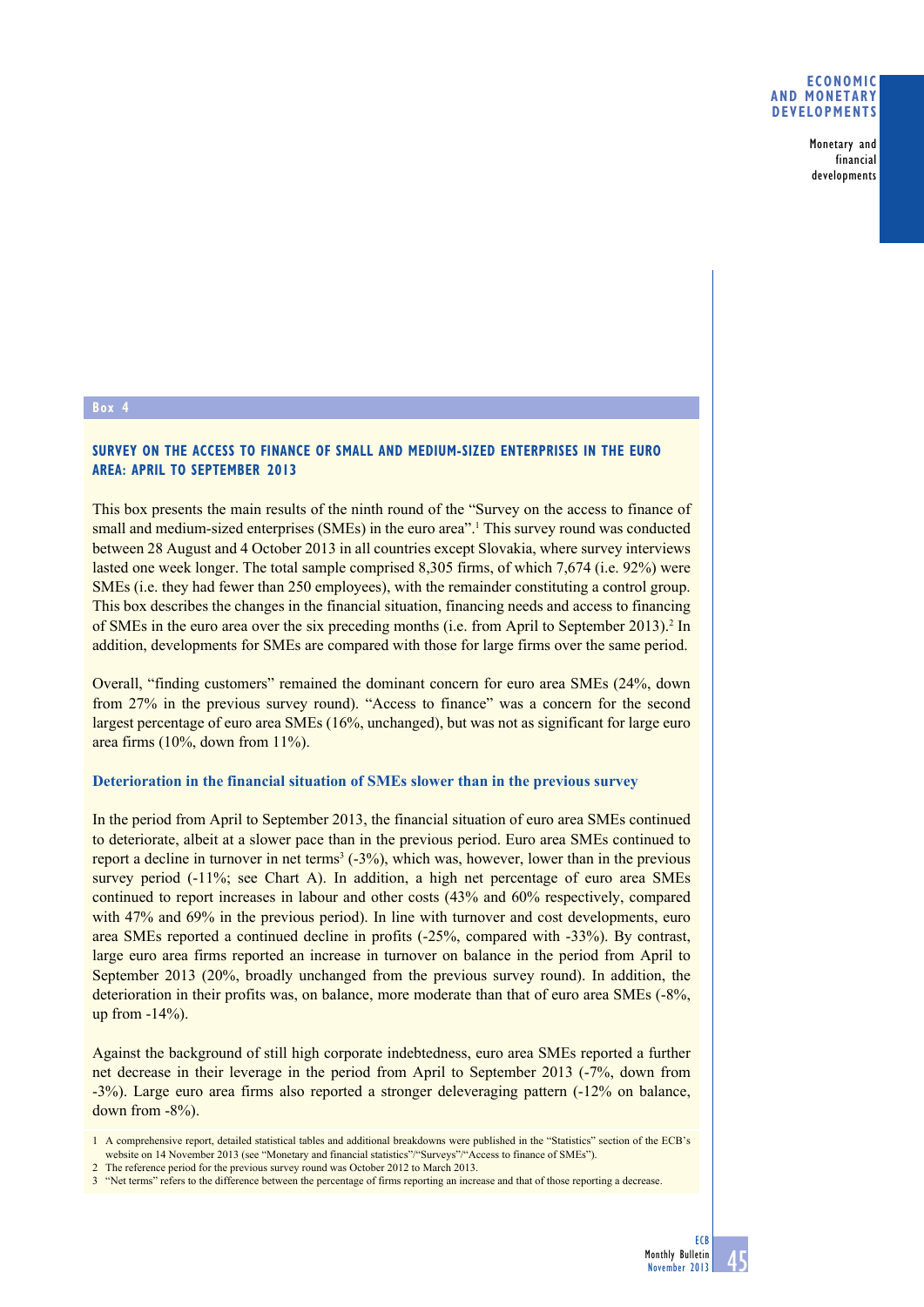

Sources: ECB and European Commission survey on the access to finance of SMEs. Note: Net percentages are defined as the difference between the percentage of firms reporting an increase for a given factor and that reporting a decrease.

#### **Smaller increase in the external financing needs of euro area SMEs**

On balance, 5% of euro area SMEs reported an increase in their need for bank loans (unchanged from the previous survey round; see Chart B) and 9% reported an increased need for bank

overdrafts (down from 12% in the previous survey round). The development of the need for trade credit was similar, with a net percentage of 4% of euro area SMEs reporting an increase (unchanged from the previous survey round). Among the factors affecting SMEs' need for external financing, fixed investment, along with inventory and working capital, played the largest role. For fixed investment, on balance, a smaller percentage of euro area SMEs reported that this factor had an impact on their external financing needs  $(11\%, \text{ down from } 13\%)$ . Euro area SMEs also reported, on balance, a somewhat lesser need for external financing resulting from insufficient availability of internal funds  $(3\%,$ down from  $7\%$ ).

Similarly, large firms reported, on balance, a slight decline in the need for bank loans  $(4\%$ , down from  $6\%$  in the previous survey round), trade credit  $(1\%$ , down from  $4\%$ ) and bank overdrafts  $(2\%$ , down from  $4\%$ ).



to finance of SMEs. Note: Net percentages are defined as the difference between the percentage of firms reporting an increase in needs and that reporting a decrease. Data for bank overdrafts (which also decrease. Data for bank overdrafts (which also include credit lines and credit card overdrafts) are not available for the first two rounds of the survey.

46 ECB Monthly Bulletin November 2013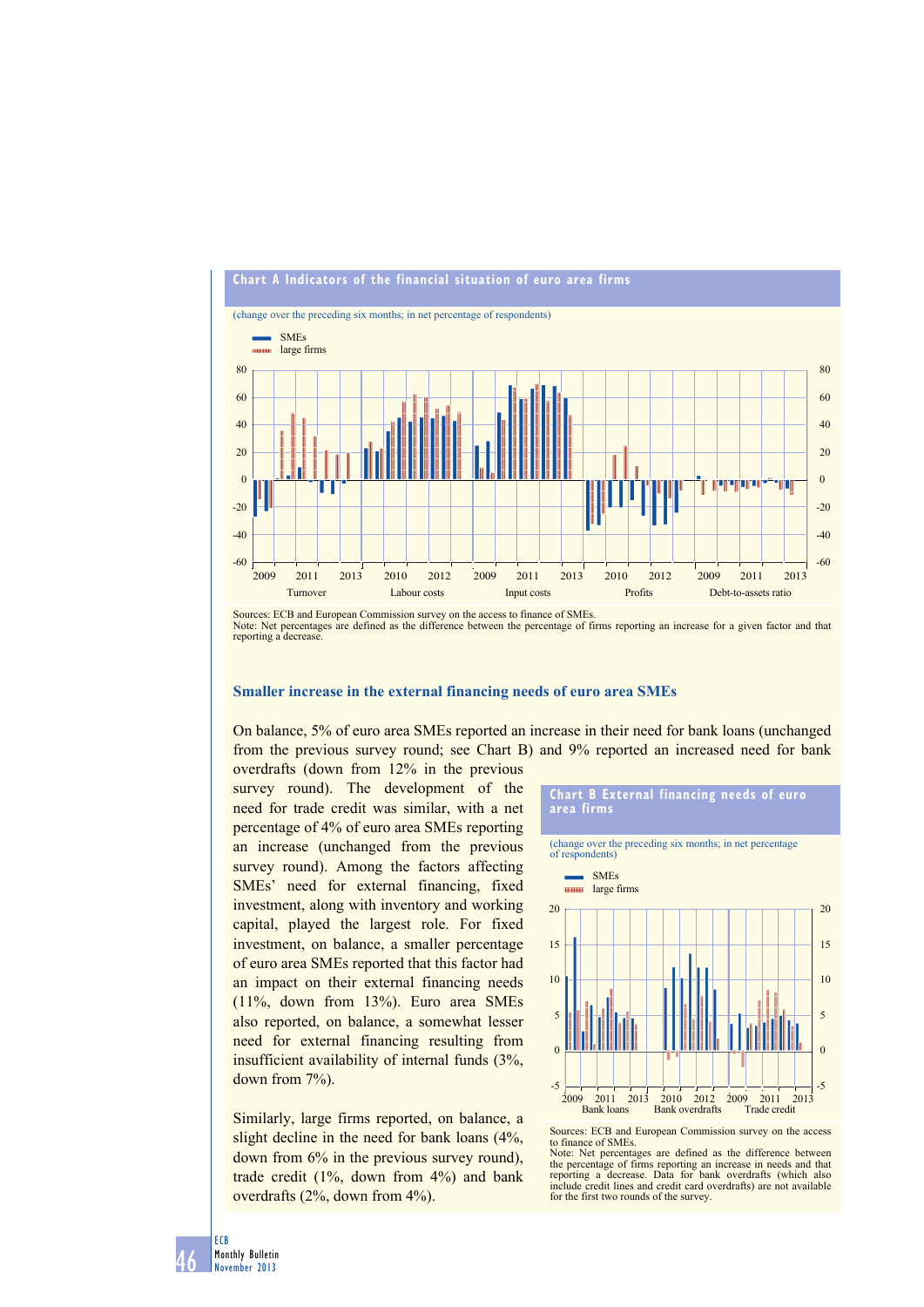### **eConomiC and monetary develoPments**

Monetary and financial developments

# **Continued deterioration in the availability of external financing for euro area SMEs**

Between April and September 2013, the net percentage of euro area SMEs reporting a deterioration in the availability of bank loans increased marginally to  $-11\%$  (from  $-10\%$ ; see Chart C). Euro area SMEs reported a smaller deterioration in the availability of bank overdrafts on balance  $(-12\%$ , from  $-14\%)$  while the availability of trade credit remained broadly unchanged at -6%. Turning to the factors affecting the availability of external financing across different instruments, SMEs indicated that the deterioration was less significant than in the previous round. They continued to refer in particular to a worsening of the general economic outlook, but to a considerably smaller degree (-24% in net terms, from -35%). Indeed, SMEs reported some signals of a reduced deterioration in most of the factors related to the availability of external financing between April and September 2013; the net percentage of euro area SMEs reporting a worsening of their





Bank loans Bank overdraft Trade credit 2009 2011 2013 2010 2012 2009 2011 2013

firm-specific outlook was -5%, from -16%. By contrast, SMEs' own capital had a positive impact on the availability of external financing on balance  $(3\%$ , from -2%). As with these demand-driven factors, SMEs indicated a smaller deterioration in banks' willingness to provide a loan in the period from April to September 2013  $(-17\%$ , from  $-21\%$ ).

-50

On balance, euro area SMEs also reported a slight worsening in the terms and conditions of bank loan financing, in line with the marginal net deterioration in the availability of bank loans. They also reported an increase in interest rates  $(19\%,$  up from  $17\%$  in the previous survey), while, with respect to non-price terms and conditions, they signalled a marginal tightening on balance, with a reduction in the size  $(-1\%$ , down from 3%) and maturity  $(-1\%$ , down from 0%) of loans. In addition, SMEs reported a more moderate increase in collateral requirements on balance  $(31\%$ , from  $35\%$ ).

As in the case of euro area SMEs, the availability of bank loans to large firms deteriorated less than in the previous survey period  $(-2\%, \text{ up from } -8\%)$ . In addition, the degree of deterioration remained somewhat smaller than for euro area SMEs, indicating that large firms generally have easier access to finance than SMEs.

### **Significant financing obstacles for euro area SMEs, with an unchanged share of successful loan applications and a marginal increase in the rejection rate**

When looking at the actual outcome of bank loan applications by SMEs between April and September 2013, the situation shows few signs of improvement at the euro area level. Of the euro area SMEs, 65% reported that they had received the full amount of their loan application